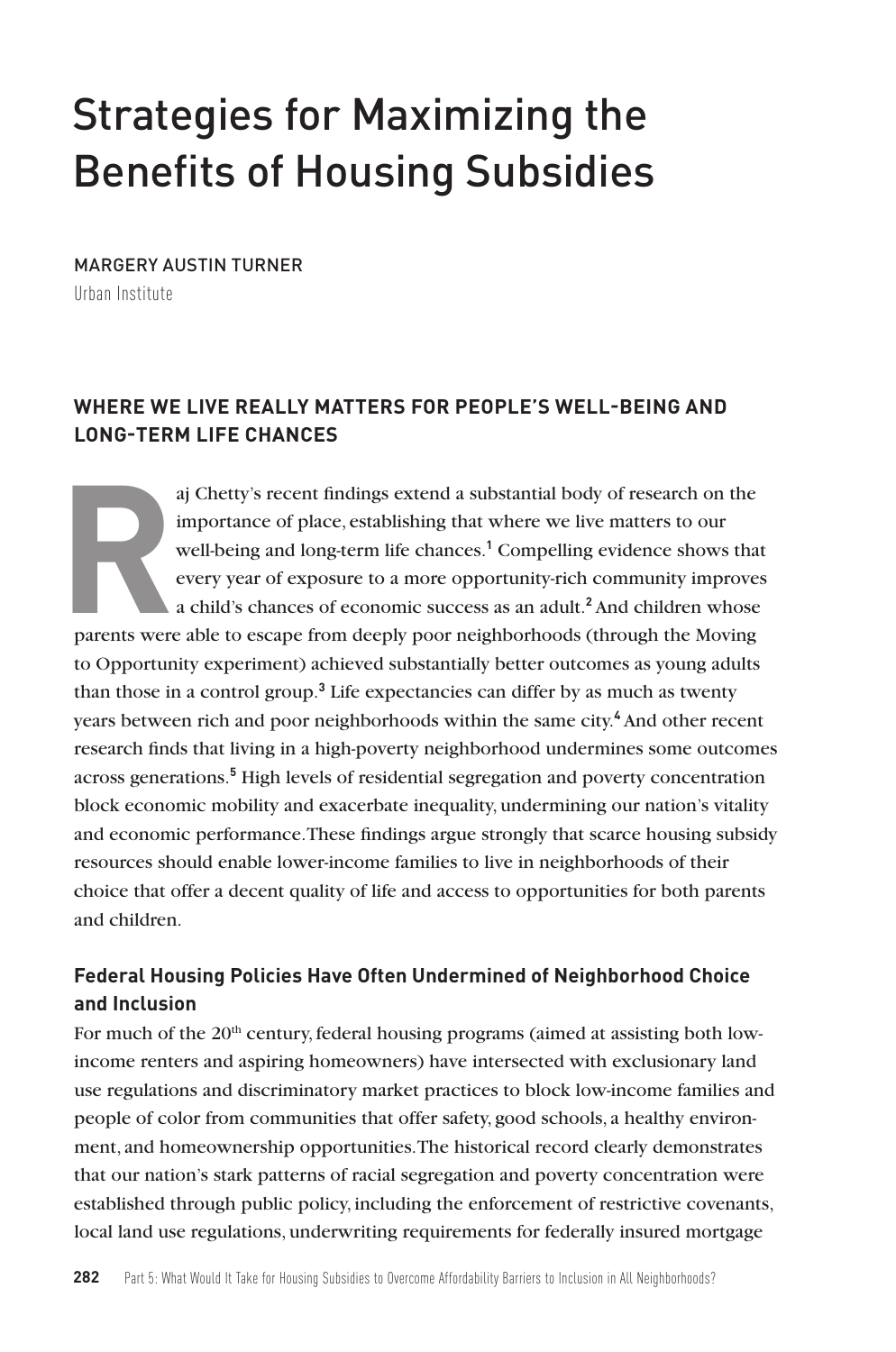loans, federally funded urban renewal strategies, and siting and occupancy regulations for public housing.**<sup>6</sup>**

At its inception, federally subsidized rental housing (targeted to households at the bottom of the income ladder) was largely segregated by race as a matter of law. Beginning immediately after World War II, when thousands of public housing units were built to address the nation's housing shortage, housing developments built in black neighborhoods (and on isolated tracts of vacant land) were designated exclusively for occupancy by blacks, while separate developments were built in white neighborhoods for occupancy by whites.**<sup>7</sup>** Urban renewal projects of the 1950s and 60s further exacerbated racial segregation and the concentration of poverty. In cities across the country, the Urban Renewal program targeted "slum" neighborhoods for redevelopment and relocated the mostly low-income black residents to public housing in already segregated neighborhoods.**<sup>8</sup>** At the same time, the Federal Housing Administration's mortgage insurance program encouraged and enabled moderate- and middle-income white families to buy homes in predominantly white suburbs (from which minorities were largely excluded) and discouraged mortgage lending in racially mixed or minority neighborhoods.**<sup>9</sup>**

In 1968, the Fair Housing Act charged HUD to combat the longstanding patterns of housing discrimination and segregation that block free and fair access to housing and neighborhoods. Despite this mandate, the Department continued to acquiesce to local decisions about the siting and occupancy of public housing.**<sup>10</sup>** By the 1980s, most public housing residents were black and living in developments isolated from mainstream economic and social opportunities.**<sup>11</sup>** The racial and economic isolation of these communities was further exacerbated by tenant selection policies that targeted housing subsidies to those with the most severe housing needs.**<sup>12</sup>**

In the 1960s and '70s, Congress created new programs to subsidize the development of rental housing, making it affordable for low-income renters. Private (or nonprofit) entities rather than public housing agencies owned and managed the new generation of subsidized housing developments. Nonetheless, their locations were constrained by local zoning and land use regulations. HUD's site and neighborhood standards were intended to prevent the over-concentration of assisted housing in high-poverty and predominantly minority neighborhoods, and to expand affordable housing availability in non-poor neighborhoods. But these standards were not vigorously enforced and allowed for numerous exceptions.**<sup>13</sup>** As a result, most of the rental housing developed for low-income families was located in central cities, and often in the same lowerincome neighborhoods as public housing.**<sup>14</sup>** Thus, the second generation of federally subsidized housing production—like the first—largely failed to offer low-income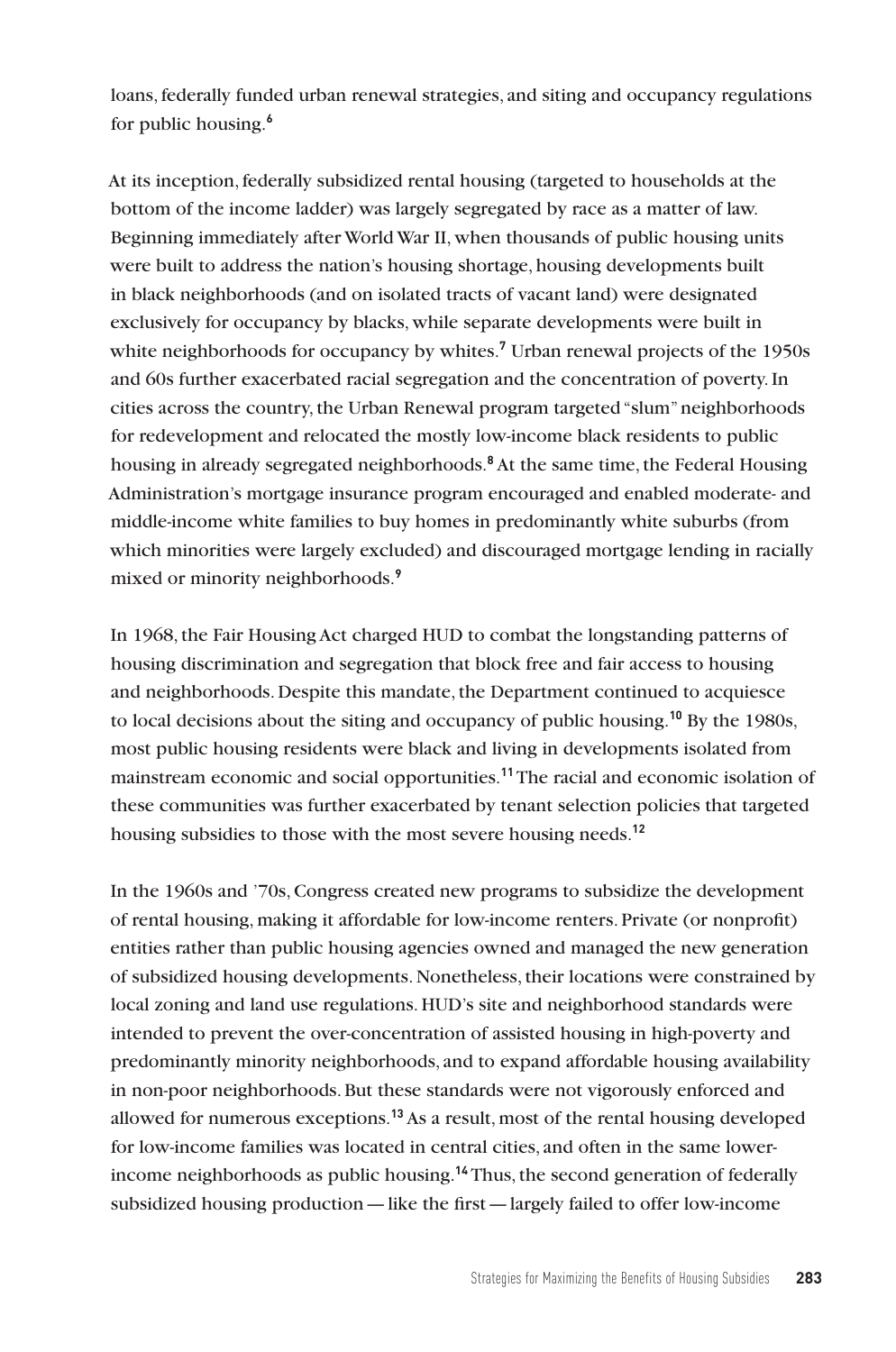renters access to high-quality neighborhood environments, thereby reinforcing existing patterns of segregation and poverty concentration.**<sup>15</sup>**

### **Today's Federal Housing Subsidy Policies Fall Short of Their Potential to Promote Neighborhood Choice and Inclusion**

In principle, the federal housing voucher program gives families at the bottom of the income ladder the ability to move to neighborhoods of their choice. However, the program has never realized its full potential to provide low-income families access to lower-poverty and less segregated communities. Housing vouchers have consistently been found to produce better locational outcomes than traditional public housing, but they perform better in this regard for recipients who live in suburban areas than for those in central cities, for white recipients than for African-Americans and Hispanics, and for the elderly than for non-elderly families and disabled people.**<sup>16</sup>**

The Low-Income Housing Tax Credit (LIHTC) plays a critical role today in supporting the production of rental housing affordable for households with low to moderate incomes. State policies shape the geographic distribution of LIHTC units, and for many years, most units reinforced existing patterns of economic segregation.**<sup>17</sup>** Recent evidence suggests that LIHTC has increasingly been used to develop affordable housing in suburban jurisdictions, potentially expanding opportunities for low- and moderate-income renters to find affordable housing in opportunity-rich communities.**<sup>18</sup>**

Although federal housing finance institutions no longer enforce redlining, they do little to reverse the legacy of segregation or encourage inclusion of low- and moderateincome homeowners in neighborhoods of opportunity. The federal government currently provides almost no direct subsidies for homeownership, although local housing authorities are authorized to allocate a portion of housing vouchers to very low-income homebuyers.**<sup>19</sup>** However, through the mortgage interest deduction, the federal tax code provides significant subsidies to homeowners, with the biggest subsidies going to the highest-income households.**<sup>20</sup>** As discussed further in Chris Herbert's essay on homeownership in this volume, the mortgage interest deduction helps perpetuate racial and economic segregation by raising house prices and exacerbating affordability barriers.

Too often, policies aimed at expanding access to opportunity-rich neighborhoods (i.e., fair housing policies) are pursued separately from housing subsidy policies. And tensions between these goals and their respective constituencies arise often—in decisions about whether to invest in the preservation of affordable housing located in distressed or marginal neighborhoods, about whether to help low-income families move to non-poor neighborhoods or prioritize the redevelopment of neighborhoods where they are currently concentrated, and about how much to spend per household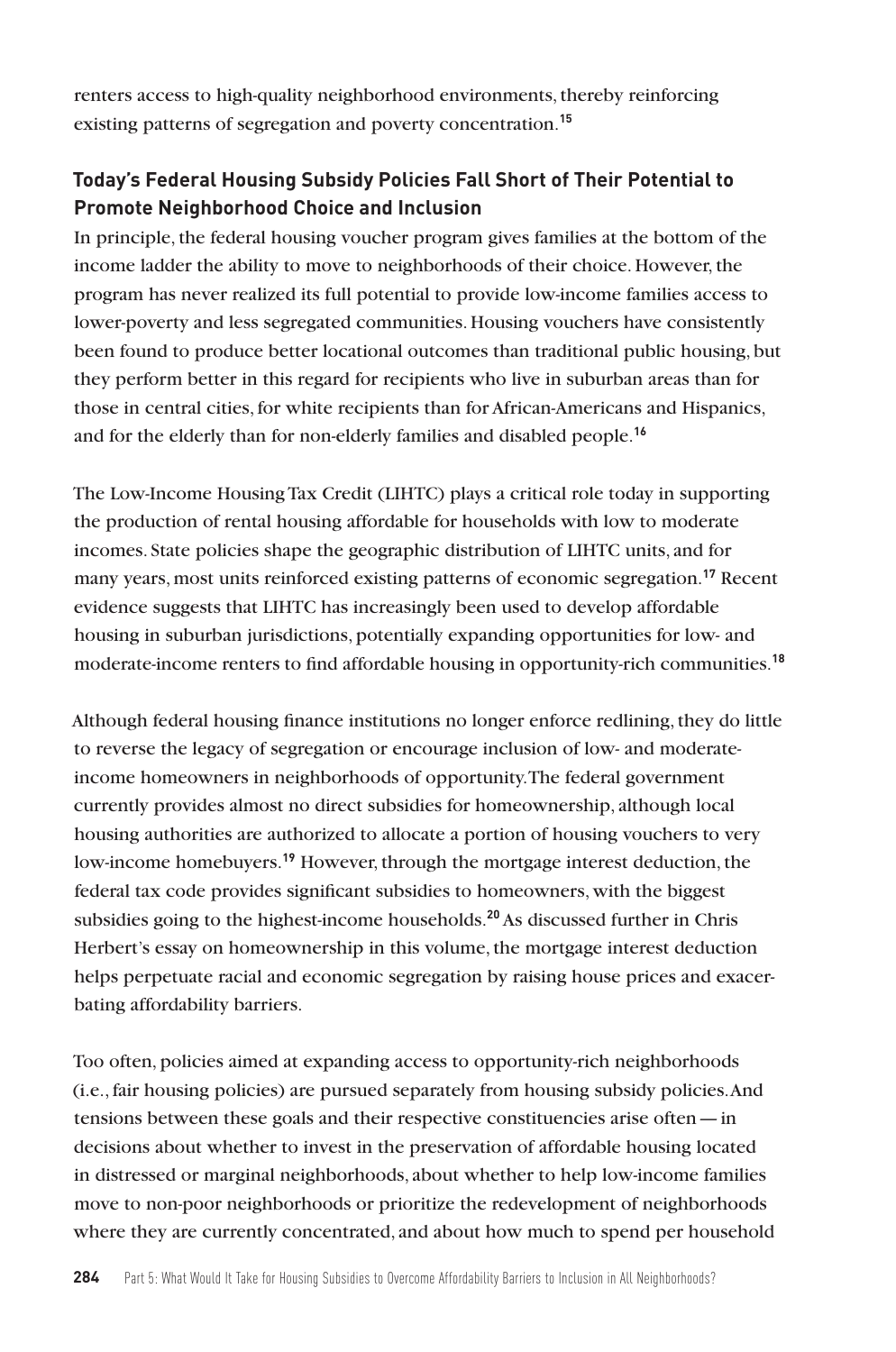or housing unit (since land, and therefore housing, is more expensive in high-opportunity neighborhoods, requiring higher subsidies).

## **Looking Ahead, Housing Subsidy Policies Can and Should Enable Low-Income Families to Live in Opportunity-Rich Communities while also Contributing to the Revitalization of Distressed Neighborhoods**

But this vision cannot be achieved if investments in affordable housing development are allocated one project at a time, or if programs targeting the poorest renters and those serving moderate-income renters and homeowners operate in isolation. Often, conflicts between alternative uses for scarce housing subsidy resources stem from the fact that individual investments are assessed in isolation, rather than as part of a strategic portfolio of investments. To illustrate, when a policymaker has to decide whether the next available \$1 million should be used to launch an assisted housing mobility program, preserve and rehabilitate affordable housing in a gentrifying neighborhood, or build mixed-income housing in a distressed community, one strategy does indeed have to win at the expense of the others. But a more deliberate citywide—or better still, regionwide—planning process allocating \$5 million to promote housing affordability and inclusion might well decide that these three initiatives would be complementary and should all be funded.

To maximize the benefits of housing subsidies, policymakers should develop and pursue *portfolio strategies* that target different investments and interventions to different types of neighborhoods. This kind of portfolio strategy would ideally encompass both affordable rental housing and accessible homeownership and address the needs of households with incomes ranging from extremely low to moderate. Other papers in this volume focus on land use and regulatory issues, which would contribute to a portfolio strategy aimed at housing affordability and inclusion. The papers in this section focus on the role of housing subsidies.

Here I offer a set of basic principles about how housing subsidies should be deployed in four stylized types of neighborhoods: 1) severely distressed, 2) stable low-income, 3) emergent, and 4) opportunity-rich. To be clear, this typology is intended to highlight the value of a comprehensive approach that tailors interventions to the particular challenges and assets of different neighborhoods that make up a city or region. In reality, the borders between these four types are blurry and dynamic, requiring that local stakeholders make judgment calls about the likely trajectories of individual neighborhoods and about the most appropriate mix of investments.

In *severely distressed neighborhoods,* subsidized housing probably should not be further concentrated. Investments in these neighborhoods should focus instead on the most urgent problems facing residents—often safety, school quality, and access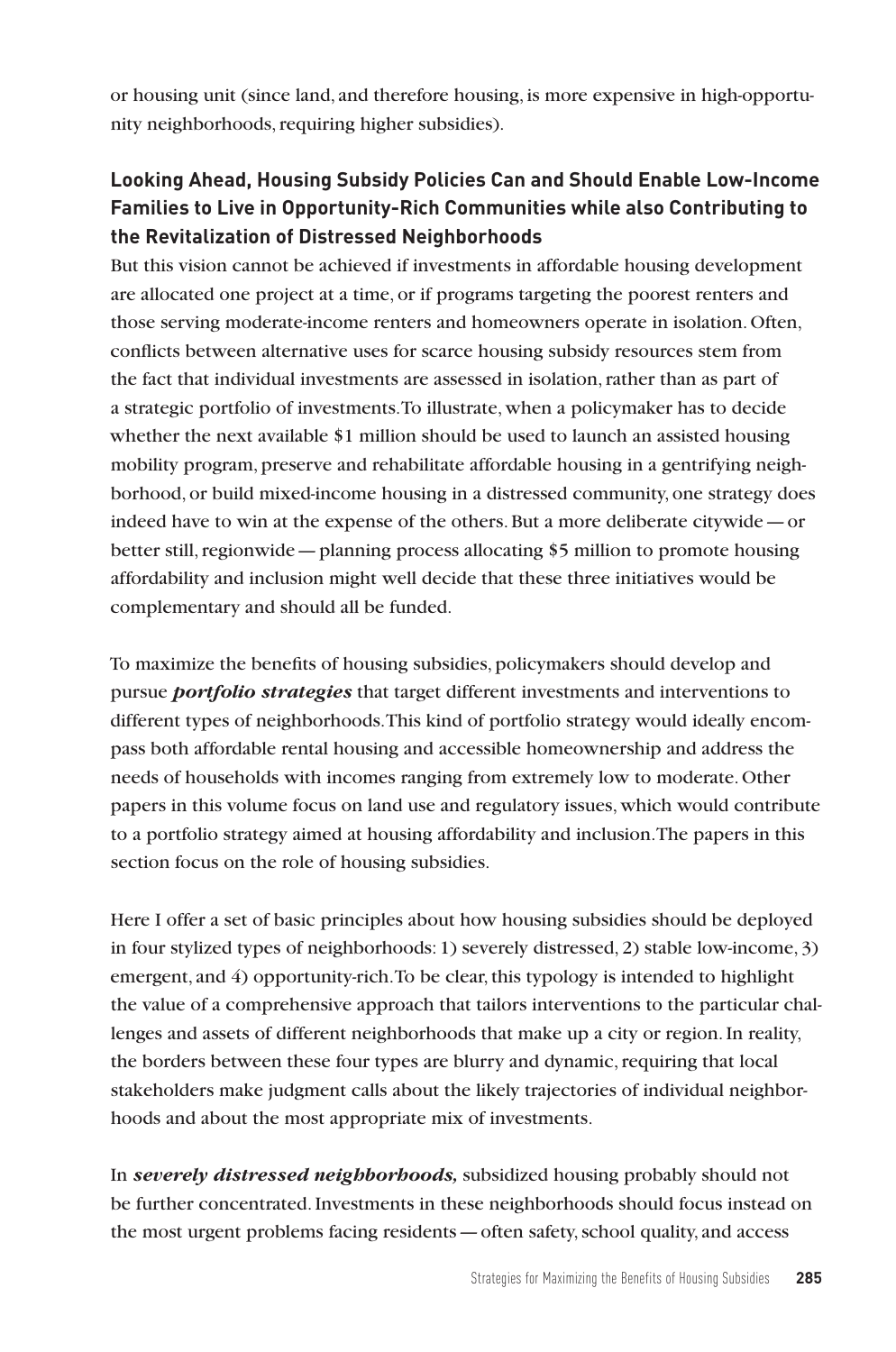to jobs will top the list. Renovation or replacement of existing subsidized housing should be pursued only as part of a larger neighborhood revitalization effort. But, when launching a wholesale revitalization effort, planners should assume their efforts will ultimately succeed and plan for the preservation of affordable rentals and for-sale housing from the outset.

The argument against further concentrating new subsidized housing also applies in other, more *stable low-income neighborhoods*. Here, subsidized housing investments should focus on renovation and preservation of the affordable housing stock, including publicly and privately owned rental properties as well as owner-occupied housing. In some cases, subsidies to help low- and moderate-income households acquire and renovate vacant homes can expand affordable housing options while also contributing to neighborhood stability.

Preservation and expansion of affordable housing options should be the top priority in *emergent neighborhoods*. As amenities and opportunities expand in these neighborhoods and market pressures intensify, planners should protect the existing subsidized stock and add to it. They should also support the acquisition and preservation of existing unsubsidized housing—both multifamily and single-family—providing subsidies to individual households, property owners, and community partnerships to keep this stock affordable for a mix of households with incomes ranging from very low to moderate. Ideally, these efforts can get underway before market pressures have pushed land values and acquisition costs too high, so that a range of affordable housing options are effectively "built in" as the neighborhood revitalizes.

Finally, in *opportunity-rich neighborhoods,* housing subsidies should be deployed (along with other policy tools) to expand affordable housing options. The federal Housing Choice Voucher program can play an important role here, if local authorities use it to help recipients find, move into, and stay in housing located in communities that offer high-quality amenities and opportunities. In addition, public agencies can acquire existing properties and make them available for rental at below-market rents, target Low-Income Housing Tax Credits to expand the supply of affordable rentals in high-opportunity neighborhoods, and enable low- and moderate-income homebuyers to purchase in these communities.

The right mix of strategies will vary across metro areas, because the distribution of neighborhoods across these four types varies, along with the social and economic geography of the region as a whole. Prosperous metros with intense demand pressures and high housing costs have more emergent neighborhoods (relative to distressed and low-income) and higher housing costs in all types of neighborhoods than weaker market areas. Consequently, the need for preservation is more intense, and investments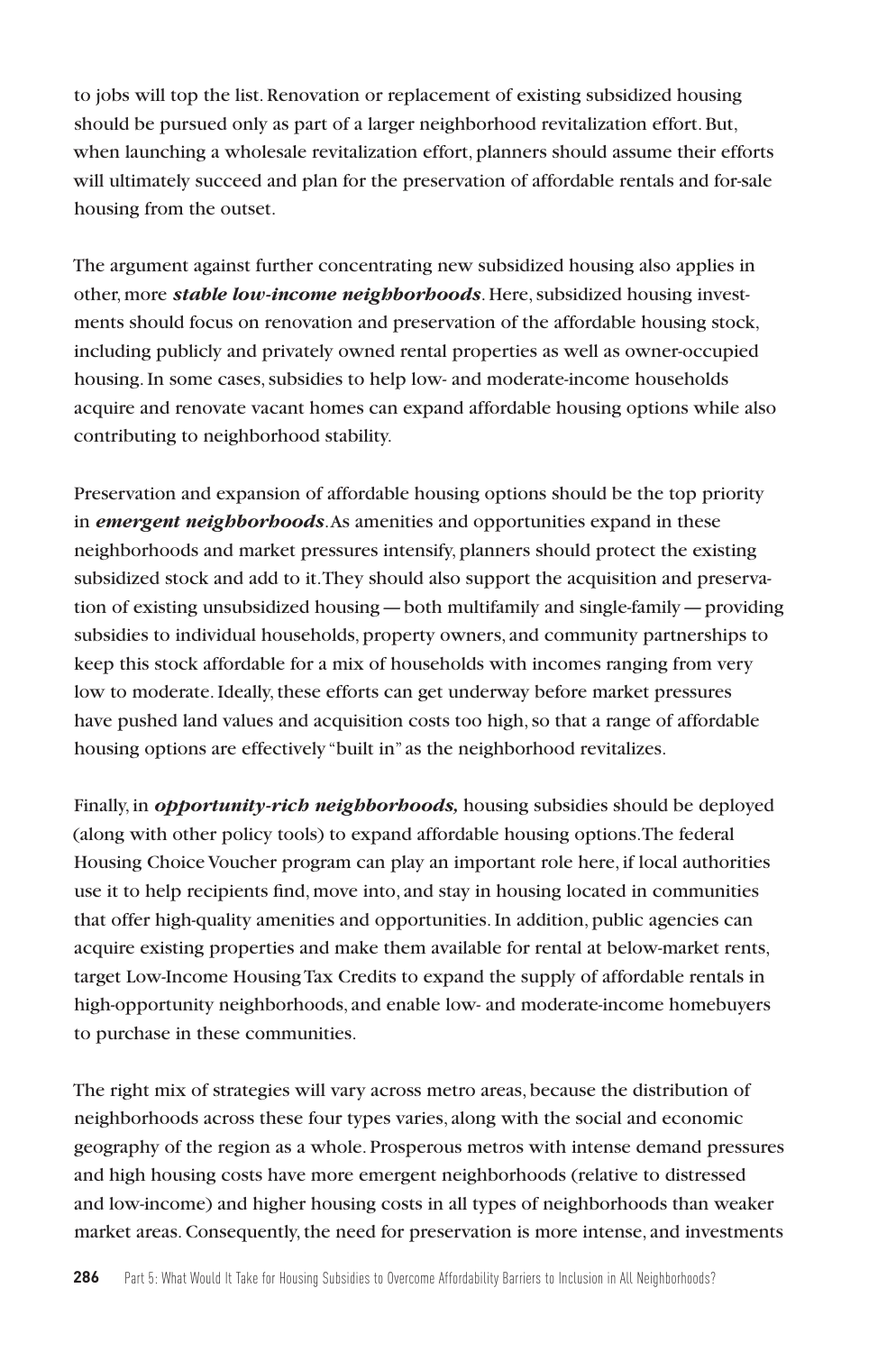in distressed or stable low-income neighborhoods are more likely to spark revitalization (with its opportunities and challenges). In softer markets, on the other hand, acquiring or producing affordable housing in high-opportunity neighborhoods may be considerably less costly, and housing acquisition and renovation in stable low-income neighborhoods can significantly expand the availability of decent, affordable housing over the long term.

The design and execution of this kind of portfolio strategy is, of course, more easily said than done. The three papers that follow dig into some of the specifics, focusing in turn on 1) how to balance development of new housing with investments in lowincome communities; 2) what it takes to expand subsidized rental housing in highopportunity neighborhoods; and 3) how to restructure homeownership incentives and subsidies to promote inclusion.

#### **Bibliography**

- Chetty, Raj, and Nathaniel Hendren. 2015. "The Impacts of Neighborhoods on Intergenerational Mobility: Childhood Exposure Effects and County-Level Estimates." Cambridge, MA: Harvard University.
- Chetty, Raj, Nathaniel Hendren, and Lawrence F. Katz. 2015. *The Effects of Exposure to Better Neighborhoods on Children: New Evidence from the Moving to Opportunity Experiment.* Boston, MA: Harvard University and NBER.
- Devine, Deborah J., Robert Gray, Lester Rubin, and Lydia Taghavi. 2003. H*ousing Choice Voucher Location Patterns: Implications for Participant and Neighborhood Welfare.* Washington, D.C.: U.S. Department of Housing and Urban Development.
- Ellen, Ingrid Gould, and Margery Austin Turner. 1997. "Does Neighborhood Matter? Assessing Recent Evidence." *Housing Policy Debate* 8, no. 4: 833–66.
- Galvez, Martha M. 2010. "What Do We Know About Housing Choice Voucher Program Location Outcomes? A Review of Recent Literature." Washington, D.C.: The Urban Institute.
- Hirsch, Anorld R. 2000. "Searching for a 'Sound Negro Policy': A Racial Agenda for the Housing Acts of 1949 and 1954." *Housing Policy Debate* 13, no. 2.
- ———. 2003. "Second Thoughts on the Second Ghetto." *Journal of Urban History* 29, no. 3: 298–309.
- Mapping Life Expectancy. 2014. Virginia Commonwealth University Center on Society and Health. http://www.societyhealth.vcu.edu/work/the-projects/mapping-lifeexpectancy.html
- Massey, Douglas A. and Nancy A. Denton. 1993. *American Apartheid: Segregation and the Making of the Underclass.* Cambridge, MA: Harvard University Press.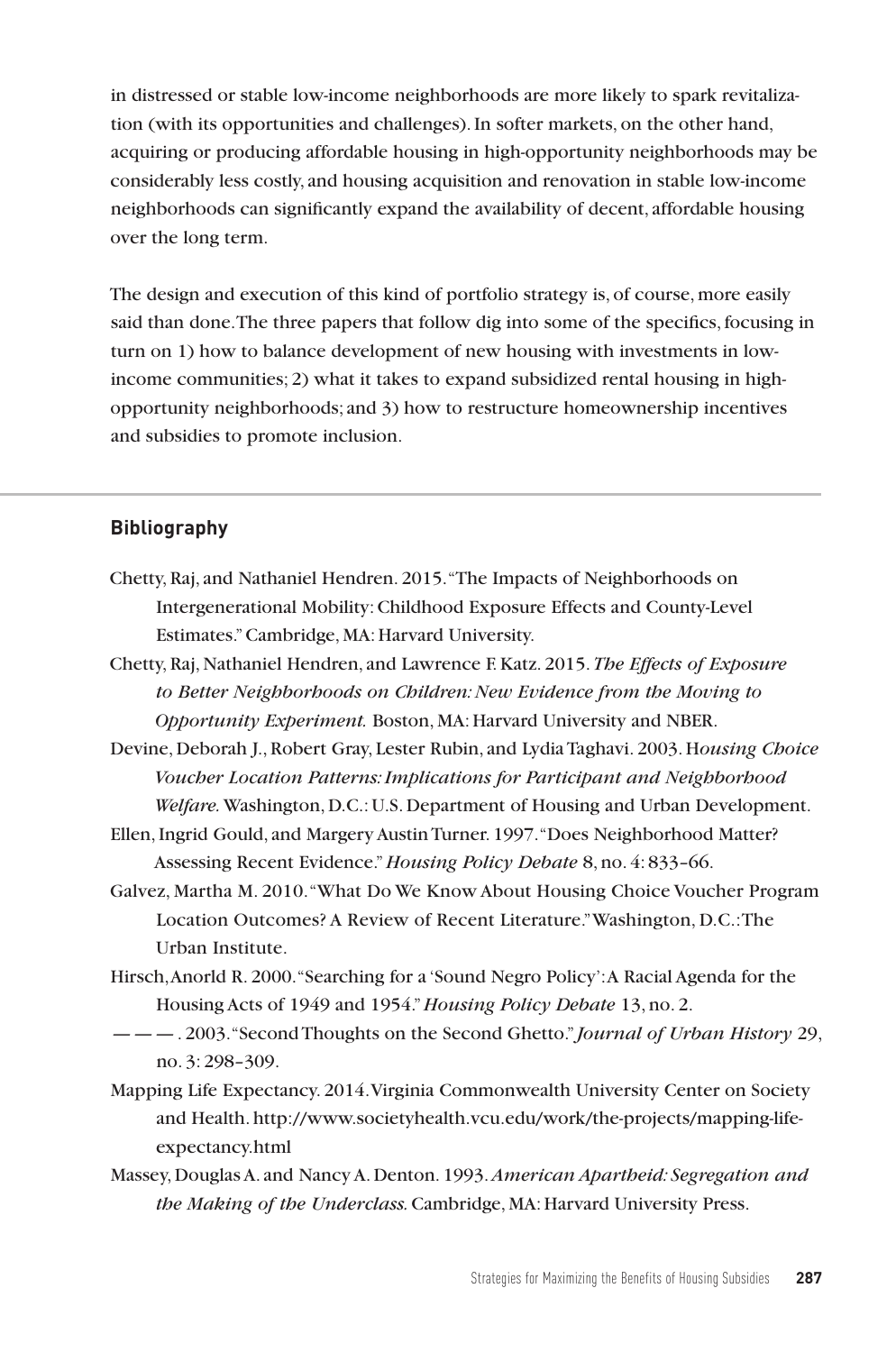Massey, Douglas S., Len Albright, Rebecca Casciano, Elizabeth Derickson, and David N. Kinsey. 2013. *Climbing Mount Laurel: The Struggle for Affordable Housing and Social Mobility in an American Suburb.* Princeton: Princeton University Press.

- McClure, Kirk. 2006. "The Low‐Income Housing Tax Credit Program Goes Mainstream and Moves to the Suburbs." *Housing Policy Debate* 17, no. 3.
- McClure, Kirk, Alex F. Schwartz, and Lydia B. Taghavi. 2014. "Housing Choice Voucher Location Patterns a Decade Later." *Housing Policy Debate* 25, no. 2: 215–33. http://www.tandfonline.com/doi/full/10.1080/10511482.2014.921223#abstract.
- Newman, Sandra J., and Ann B. Schnare. 1997. "'...And a suitable living environment': The Failure of Housing Programs to Deliver on Neighborhood Quality." *Housing Policy Debate* 8, no. 4: 703–41.
- Polikoff, Alexander. 2006. *Waiting for Gautreaux: A Story of Segregation, Housing, and The Black Ghetto.* Evanston, IL: Northwestern University Press.
- Popkin, S. J., V.E. Gwiasda, D.P. Rosenbaum, L.M. Olson, and L. F. Buron. 2000. *The Hidden War: Crime and the Tragedy of Public Housing in Chicago.* New Brunswick, NJ: Rutgers University Press.
- Rohe, William, and Lance Freeman. 2001. "Assisted Housing and Residential Segregation—the Role of Race and Ethnicity in the Siting of Assisted Housing Developments." *Journal of the American Planning Association* 67, no. 3: 279–92.
- Sharkey, Patrick. 2013. *Stuck in Place: Urban Neighborhoods and the End of Progress toward Racial Equality.* Chicago: University of Chicago Press.
- Spence, Lewis H. 1993. "Rethinking the Social Role of Public Housing." *Housing Policy Debate* 4, no. 3: 355–72.
- Tegeler, Philip. 2005. "The Persistence of Segregation in Government Housing Programs." In *The Geography of Opportunity: Race and Housing Choice in Metropolitan America*, edited by Xavier de Souza Briggs, 197–218. Washington, D.C.: The Brookings Institution.
- Turner, Margery Austin, and Lynette A. Rawlings. 2005. *Overcoming Concentrated Poverty and Isolation:Ten Lessons for Policy and Practice*. Washington, DC: Urban Institute.

Turner, Margery Austin, and Lynette Rawlings. 2009. "Promoting Neighborhood Diversity: Benefits, Barriers, and Strategies." Washington DC: The Urban Institute.

- Turner, Margery Austin, Eric Toder, Rolf Pendall, and Claudia Sharygin. 2013. *How Would Reforming the Mortgage Interest Deduction Affect the Housing Market?*  Washington, D.C.: The Urban Institute.
- Turner, Margery Austin, and Charlene Wilson. 1998. *Affirmatively Furthering Fair Housing: Neighborhood Outcomes for Tenant-Based Assistance in Six Metropolitan Areas.* Washington, D.C.: The Urban Institute.
- Turnham, Jennifer, Naomi Michlin, Gretchen Locke, Michelle Wood, and Michael Baker. 2003. *Voucher Homeownership Program Assessment.* Washington, D.C.: U.S. Department of Housing and Urban Development.